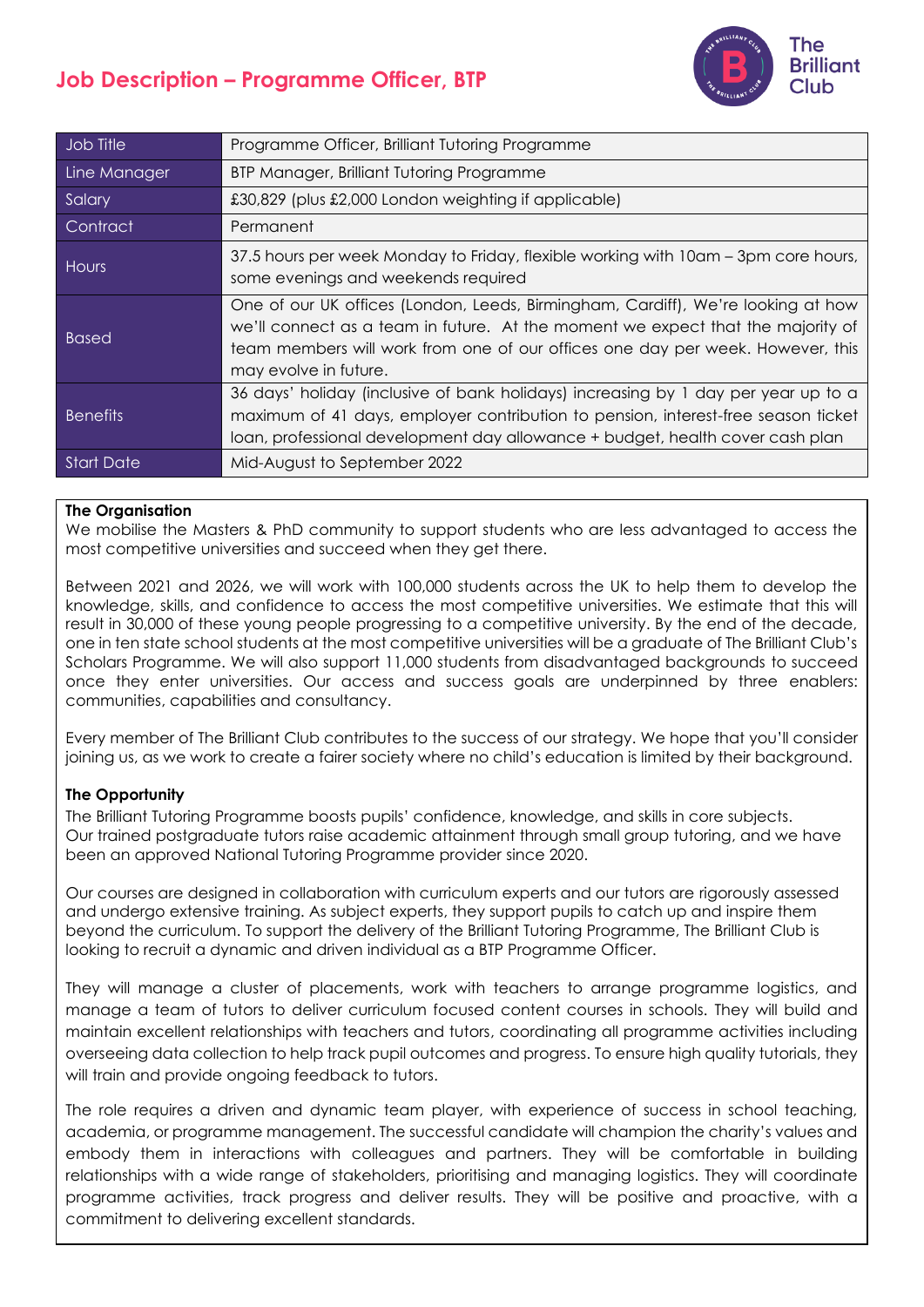## **Job Description – Programme Officer, BTP**



This is a great opportunity to join The Brilliant Club team, as we become the UK's largest university access movement. We are looking forward to meeting great candidates who are excited to join us as we help more young people progress to university and thrive when they get there.

We think it is important that our charity reflects the lived experience of our beneficiaries, and we want to be an organisation where employees from any background can thrive. We particularly welcome applications from disabled, Black, Asian, and Minority Ethnic (BAME), Lesbian, Gay, Bi, Trans including nonbinary (LGBTQ+) candidates and candidates from low-income families. These groups are currently underrepresented at The Brilliant Club, and we are committed to increasing representation and diversity at the charity.

| To Apply               | Please click here to fill out our Equality and Diversity Monitoring Form and here to |
|------------------------|--------------------------------------------------------------------------------------|
|                        | submit your CV and one page cover letter. Please note that we will not consider      |
|                        | applications that do not refer to this post.                                         |
| Deadline               | 9am Wednesday 13th July                                                              |
| <b>Interviews</b>      | First Round Interviews: Monday 18th July                                             |
|                        | Second Round Interviews: Thursday 21st July                                          |
| <b>Further Details</b> | Please visit www.thebrilliantclub.org or call Nato Asaturov on 020 3005 3341         |

#### **Person Specification**

#### **Time and Resource Management**

- Excellent organisational skills, with an ability to prioritise and manage time effectively
- Ability to be flexible and adapt to changing priorities
- Ability to identify opportunities to save time/resources
- Manages projects/tasks with appropriate levels of time and resource input

## **External Stakeholder Knowledge and Management**

- Confident handling enquiries from external stakeholders and adapting approach
- Actively shares useful information about stakeholders with internal colleagues at all levels
- Ability to analyse data and identify areas of improvement

## **Communication**

- Excellent written and verbal communication
- Confident presenting and delivering information to tutors and teachers

#### **Initiative and Problem Solving**

- Proactive in seeking to enhance processes and identifying emerging risks
- Ability to spot inefficiencies in systems and suggest/implement improvements
- Responds quickly to solve problems, seeking input from relevant internal stakeholders
- Ability to be calm under pressure situations & give self/others perspective

## **Developing Self and Others**

• Self-reflective, open to feedback and committed to own professional development

## **Role Specific Knowledge and Skills**

- Essential Knowledge of educational interventions, including impact management
- Essential Knowledge of the education sector, particularly the UK school system
- Essential Capable of adapting quickly to new systems and interfaces
- Desirable Confidence with using digital systems for delivery and programme management

## **Role Specific Experience and qualifications**

- Essential Qualified Teacher (QTS or above) or bachelor's and above or substantial experience of programme delivery
- Essential Experience of managing education programmes, including delivery
- Desirable Experience of delivering content to adults